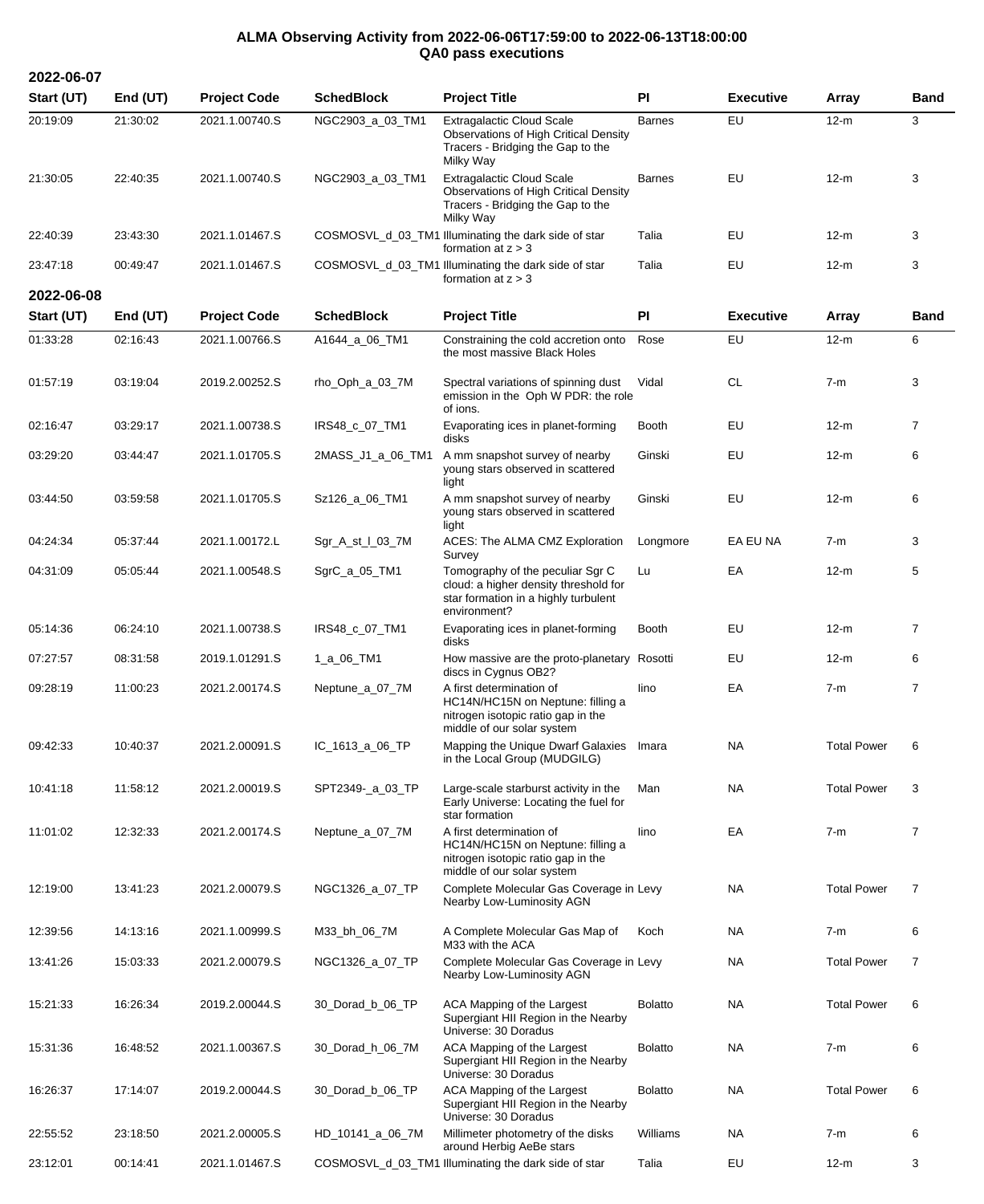|            |          |                     |                   | formation at $z > 3$                                                                                                                 |                |                  |        |                |
|------------|----------|---------------------|-------------------|--------------------------------------------------------------------------------------------------------------------------------------|----------------|------------------|--------|----------------|
| 23:18:52   | 00:35:05 | 2021.1.01616.L      | NGC4848_a_06_7M   | ALMA JELLY - Survey of Nearby<br>Jellyfish and Ram Pressure Stripped<br>Galaxies                                                     | Jachym         | EA EU NA         | $7-m$  | 6              |
| 2022-06-09 |          |                     |                   |                                                                                                                                      |                |                  |        |                |
| Start (UT) | End (UT) | <b>Project Code</b> | <b>SchedBlock</b> | <b>Project Title</b>                                                                                                                 | PI             | <b>Executive</b> | Array  | <b>Band</b>    |
| 00:14:48   | 01:38:47 | 2021.1.00018.S      | AR1872_a_03_TM1   | Exploiting a snapshot survey of the<br>3,083 reddest Herschel sources to<br>reveal distant protoclusters                             | Ivison         | EU               | $12-m$ | 3              |
| 01:57:55   | 02:44:31 | 2021.1.00473.S      | Sz_65_a_06_TM1    | A Chemistry Survey of Protoplanetary Long<br>Disks in Binary Systems                                                                 |                | NA               | $12-m$ | 6              |
| 02:02:02   | 03:33:50 | 2021.1.01195.S      | M83_a_07_7M       | Do "dense gas tracers" really trace<br>dense gas?                                                                                    | Harada         | EA               | $7-m$  | $\overline{7}$ |
| 02:44:41   | 03:09:58 | 2021.1.00658.T      | GRB2_e_03_TM1     | Gamma-ray Burst Physics with ALMA: Laskar<br>Direct Implications for the Explosions<br>and Progenitors                               |                | EU               | $12-m$ | 3              |
| 03:37:56   | 04:43:46 | 2021.1.00982.S      | AS_209_a_07_TM1   | A survey of H2CO lines in<br>protoplanetary disks                                                                                    | Guzman         | <b>CL</b>        | $12-m$ | $\overline{7}$ |
| 04:10:24   | 05:26:19 | 2021.1.00172.L      | Sgr_A_st_ap_03_7M | ACES: The ALMA CMZ Exploration<br>Survey                                                                                             | Longmore       | EA EU NA         | $7-m$  | 3              |
| 04:45:09   | 05:24:06 | 2021.1.00693.S      | L483_a_07_TM1     | Formation of complex organics<br>around protostars in isolated cores                                                                 | Jorgensen      | EU               | $12-m$ | $\overline{7}$ |
| 05:24:10   | 06:37:19 | 2021.1.00535.S      | HD_16329_a_07_TM1 | High resolution observations of<br>deuterated hydrocarbons in<br>protoplanetary disks                                                | Yamato         | EA               | $12-m$ | $\overline{7}$ |
| 06:07:25   | 07:23:10 | 2021.1.00172.L      | Sgr_A_st_ap_03_7M | ACES: The ALMA CMZ Exploration<br>Survey                                                                                             | Longmore       | EA EU NA         | $7-m$  | 3              |
| 06:37:23   | 08:06:02 | 2019.1.01291.S      | 1_a_06_TM1        | How massive are the proto-planetary Rosotti<br>discs in Cygnus OB2?                                                                  |                | EU               | $12-m$ | 6              |
| 07:23:13   | 08:35:49 | 2021.1.00172.L      | Sgr_A_st_ap_03_7M | ACES: The ALMA CMZ Exploration<br>Survey                                                                                             | Longmore       | EA EU NA         | $7-m$  | 3              |
| 08:06:06   | 09:33:50 | 2019.1.01291.S      | 1_a_06_TM1        | How massive are the proto-planetary Rosotti<br>discs in Cygnus OB2?                                                                  |                | EU               | $12-m$ | 6              |
| 08:35:53   | 09:51:37 | 2021.1.00330.S      | NGC_6822_c_03_7M  | An unbiased census of giant<br>molecular clouds in the low-metal<br>dwarf galaxy NGC 6822                                            | Tosaki         | EA               | $7-m$  | 3              |
| 09:37:16   | 10:42:05 | 2021.1.00027.S      | FRB19071_a_04_TM1 | An ALMA Survey of Molecular Gas in Hatsukade<br>the Host Galaxies of Fast Radio<br><b>Bursts</b>                                     |                | EA               | $12-m$ | $\overline{4}$ |
| 09:51:41   | 11:06:23 | 2021.1.00330.S      | NGC_6822_c_03_7M  | An unbiased census of giant<br>molecular clouds in the low-metal<br>dwarf galaxy NGC 6822                                            | Tosaki         | EA               | $7-m$  | 3              |
| 10:42:09   | 11:04:59 | 2021.1.01571.S      | SPT0125-_a_07_TM1 | Establishing HF as a robust molecular Butler<br>outflow tracer for high redshift<br>galaxies                                         |                | EU               | $12-m$ | $\overline{7}$ |
| 11:06:27   | 12:37:55 | 2021.2.00174.S      | Neptune_a_07_7M   | A first determination of<br>HC14N/HC15N on Neptune: filling a<br>nitrogen isotopic ratio gap in the<br>middle of our solar system    | lino           | EA               | $7-m$  | $\overline{7}$ |
| 11:34:38   | 12:06:21 | 2021.1.00105.S      | ngc253_c_07_TM1   | The parsec scale view of the starburst Harada<br>ISM through molecular diagnostics                                                   |                | EA               | $12-m$ | $\overline{7}$ |
| 12:20:05   | 13:42:51 | 2021.1.01065.S      | N13_PDR_a_08_TM1  | The First Ever Low Metallicity PDR<br>Benchmark: Revealing the CO-Dark<br>H <sub>2</sub>                                             | Sandstrom      | <b>NA</b>        | $12-m$ | 8              |
| 12:49:20   | 14:48:10 | 2021.1.01065.S      | N13_PDR_a_09_7M   | The First Ever Low Metallicity PDR<br>Benchmark: Revealing the CO-Dark<br>H <sub>2</sub>                                             | Sandstrom      | <b>NA</b>        | $7-m$  | 9              |
| 14:02:30   | 14:56:08 | 2021.1.00099.S      | SN1994ai_a_06_TM1 | ALMA Carbon Monoxide Supernova<br>(ACOS) survey: testing the single-star<br>and binary models of type Ic<br>supernovae               | Michaowski     | EU               | $12-m$ | 6              |
| 14:55:50   | 16:13:41 | 2021.1.00367.S      | 30_Dorad_h_06_7M  | ACA Mapping of the Largest<br>Supergiant HII Region in the Nearby<br>Universe: 30 Doradus                                            | <b>Bolatto</b> | NA.              | $7-m$  | 6              |
| 14:59:12   | 16:02:07 | 2021.1.00099.S      | SN2012ap_a_06_TM1 | ALMA Carbon Monoxide Supernova Michaowski<br>(ACOS) survey: testing the single-star<br>and binary models of type Ic<br>supernovae    |                | EU               | $12-m$ | 6              |
| 16:02:50   | 17:10:23 | 2021.1.01087.S      | L4_a_03_TM1       | Mapping the extended environment of Rotermund<br>a massive z=4 protocluster candidate<br>discovered in the 2500 deg^2 SPT<br>survey. |                | <b>NA</b>        | $12-m$ | 3              |
| 16:14:37   | 17:35:27 | 2021.1.00367.S      | 30_Dorad_k_06_7M  | ACA Mapping of the Largest                                                                                                           | <b>Bolatto</b> | <b>NA</b>        | $7-m$  | 6              |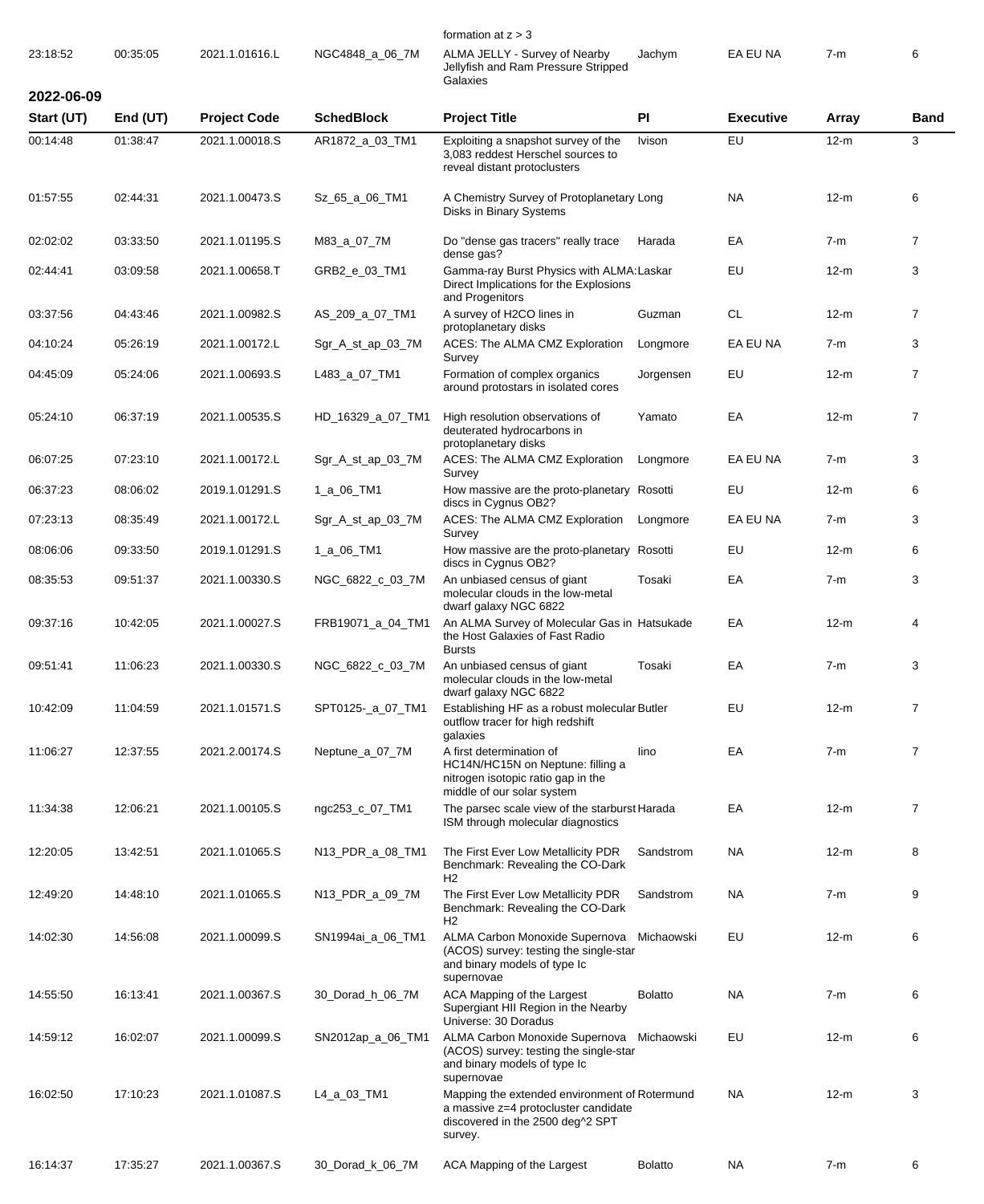|            |          |                     |                     | Supergiant HII Region in the Nearby<br>Universe: 30 Doradus                                                                                           |               |                  |        |                |
|------------|----------|---------------------|---------------------|-------------------------------------------------------------------------------------------------------------------------------------------------------|---------------|------------------|--------|----------------|
| 17:24:38   | 17:41:20 | 2021.1.00970.S      | NGC1574_a_03_TM2    | Circumnuclear Holes around<br>Supermassive Black Holes                                                                                                | Onishi        | EU               | $12-m$ | 3              |
| 17:43:15   | 18:13:16 | 2021.1.00311.S      | G188.946_a_06_TM1   | Submillimeter Continuum of Massive Liu<br>Star Forming Cores with Class II                                                                            |               | EA               | $12-m$ | 6              |
| 18:14:08   | 19:24:39 | 2021.1.00740.S      | NGC2903_a_03_TM1    | <b>Methanol Masers</b><br><b>Extragalactic Cloud Scale</b><br>Observations of High Critical Density<br>Tracers - Bridging the Gap to the<br>Milky Way | <b>Barnes</b> | EU               | $12-m$ | 3              |
| 19:23:51   | 19:54:41 | 2021.1.00046.S      | CW_Leo_r_06_7M      | Exploring quick line and continuum<br>variations in IRC+10216                                                                                         | He            | <b>CL</b>        | $7-m$  | 6              |
| 19:27:33   | 20:52:35 | 2021.1.00668.S      | J0842+12_a_08_TM1   | The golden ratio: OIII-to-CII ratio<br>census in SFR-selected sample                                                                                  | Bakx          | ЕA               | $12-m$ | 8              |
| 19:54:44   | 21:21:57 | 2021.1.01644.S      | NGC2903_a_06_7M     | Probing the Excitation and the Mass- García-<br>Luminosity Conversion Factor of the<br>Dense, Star Forming Gas Across<br><b>Galaxy Disks</b>          | Rodríguez     | EU               | $7-m$  | 6              |
| 21:06:38   | 22:30:25 | 2021.1.00668.S      | P183+05C_a_08_TM1   | The golden ratio: OIII-to-CII ratio<br>census in SFR-selected sample                                                                                  | Bakx          | EA               | $12-m$ | 8              |
| 21:24:32   | 23:27:35 | 2021.1.00100.S      | Antennae_a_08_7M    | [CI] observation of the overlap region Ueda<br>in the Antennae galaxies                                                                               |               | ЕA               | $7-m$  | 8              |
| 22:32:09   | 23:51:38 | 2021.1.00738.S      | HD100546_a_07_TM1   | Evaporating ices in planet-forming<br>disks                                                                                                           | <b>Booth</b>  | EU               | $12-m$ | $\overline{7}$ |
| 2022-06-10 |          |                     |                     |                                                                                                                                                       |               |                  |        |                |
| Start (UT) | End (UT) | <b>Project Code</b> | <b>SchedBlock</b>   | <b>Project Title</b>                                                                                                                                  | <b>PI</b>     | <b>Executive</b> | Array  | <b>Band</b>    |
| 00:42:30   | 02:02:46 | 2021.1.00738.S      | HD100546_a_07_TM1   | Evaporating ices in planet-forming<br>disks                                                                                                           | Booth         | EU               | $12-m$ | $\overline{7}$ |
| 02:24:10   | 03:24:13 | 2021.1.00982.S      | IM_Lup_a_07_TM1     | A survey of H2CO lines in<br>protoplanetary disks                                                                                                     | Guzman        | <b>CL</b>        | $12-m$ | $\overline{7}$ |
| 03:24:17   | 04:24:24 | 2021.1.00982.S      | IM_Lup_a_07_TM1     | A survey of H2CO lines in<br>protoplanetary disks                                                                                                     | Guzman        | <b>CL</b>        | $12-m$ | $\overline{7}$ |
| 03:35:25   | 05:07:22 | 2021.1.01195.S      | M83_a_07_7M         | Do "dense gas tracers" really trace<br>dense gas?                                                                                                     | Harada        | EA               | 7-m    | $\overline{7}$ |
| 04:25:33   | 05:43:53 | 2021.1.01588.S      | iso-oph_a_07_TM1    | A snowline origin for the substructures Huang<br>in the Class I disk GY 91?                                                                           |               | <b>NA</b>        | $12-m$ | $\overline{7}$ |
| 05:13:28   | 06:29:12 | 2021.1.00172.L      | Sgr_A_st_ap_03_7M   | ACES: The ALMA CMZ Exploration<br>Survey                                                                                                              | Longmore      | EA EU NA         | $7-m$  | 3              |
| 05:43:57   | 06:56:57 | 2021.1.00535.S      | HD_16329_a_07_TM1   | High resolution observations of<br>deuterated hydrocarbons in<br>protoplanetary disks                                                                 | Yamato        | ЕA               | $12-m$ | $\overline{7}$ |
| 06:29:16   | 07:44:53 | 2021.1.00172.L      | $3$ <sub>-7</sub> M | Sgr_A_st_ar_updated_0 ACES: The ALMA CMZ Exploration<br>Survey                                                                                        | Longmore      | EA EU NA         | $7-m$  | 3              |
| 07:05:48   | 08:37:25 | 2021.1.00736.S      | Titan_a_07_TM1      | Blowing in the Wind: Temporal<br>Variability of Titan's High-Altitude<br><b>Circulation System</b>                                                    | Cordiner      | <b>NA</b>        | $12-m$ | $\overline{7}$ |
| 07:44:57   | 08:57:37 | 2021.1.00172.L      | $3$ <sub>-7</sub> M | Sgr_A_st_ar_updated_0 ACES: The ALMA CMZ Exploration<br>Survey                                                                                        | Longmore      | EA EU NA         | $7-m$  | 3              |
| 08:41:52   | 10:13:08 | 2021.1.00736.S      | Titan_a_07_TM1      | Blowing in the Wind: Temporal<br>Variability of Titan's High-Altitude<br><b>Circulation System</b>                                                    | Cordiner      | NA               | $12-m$ | $\overline{7}$ |
| 09:03:29   | 10:20:26 | 2021.1.01065.S      | N13_PDR_a_09_7M     | The First Ever Low Metallicity PDR<br>Benchmark: Revealing the CO-Dark<br>H2                                                                          | Sandstrom     | NA               | $7-m$  | 9              |
| 10:13:12   | 11:37:52 | 2021.1.01065.S      | N13_PDR_a_08_TM1    | The First Ever Low Metallicity PDR<br>Benchmark: Revealing the CO-Dark<br>H2                                                                          | Sandstrom     | NA               | $12-m$ | 8              |
| 11:38:01   | 13:03:21 | 2021.1.01065.S      | N13_PDR_a_08_TM1    | The First Ever Low Metallicity PDR<br>Benchmark: Revealing the CO-Dark<br>H2                                                                          | Sandstrom     | <b>NA</b>        | $12-m$ | 8              |
| 12:26:25   | 13:05:39 | 2021.2.00151.S      | VDES_J02_a_08_7M    | An ACA pilot study of dust properties Feruglio<br>and SFR in QSOs at EoR                                                                              |               | EU               | 7-m    | 8              |
| 21:23:34   | 22:03:03 | 2021.1.01233.S      | SDSSJ084_a_04_TM1   | Molecular gas properties of merging<br>galaxies with dual luminous quasars                                                                            | Tang          | EA               | $12-m$ | 4              |
| 21:45:10   | 22:52:49 | 2021.1.00100.S      | Antennae_a_08_7M    | [CI] observation of the overlap region Ueda<br>in the Antennae galaxies                                                                               |               | EA               | $7-m$  | 8              |
| 22:07:58   | 23:26:13 | 2021.1.00280.L      | DEIMOS_C_j_07_TM1   | CRISTAL: a survey of gas, dust and<br>stars on kiloparsec scales in star-<br>forming galaxies at z~4-5                                                | Herrera-Camus | CL EA EU NA      | $12-m$ | $\overline{7}$ |
| 23:26:20   | 00:38:45 | 2021.1.00738.S      | HD100546_b_07_TM1   | Evaporating ices in planet-forming<br>disks                                                                                                           | Booth         | EU               | $12-m$ | $\overline{7}$ |
| 23:39:59   | 01:27:45 | 2021.1.01337.S      | SGAS_J12_a_08_7M    | (Re)solving the Mysteries of a                                                                                                                        | Solimano      | <b>CL</b>        | $7-m$  | 8              |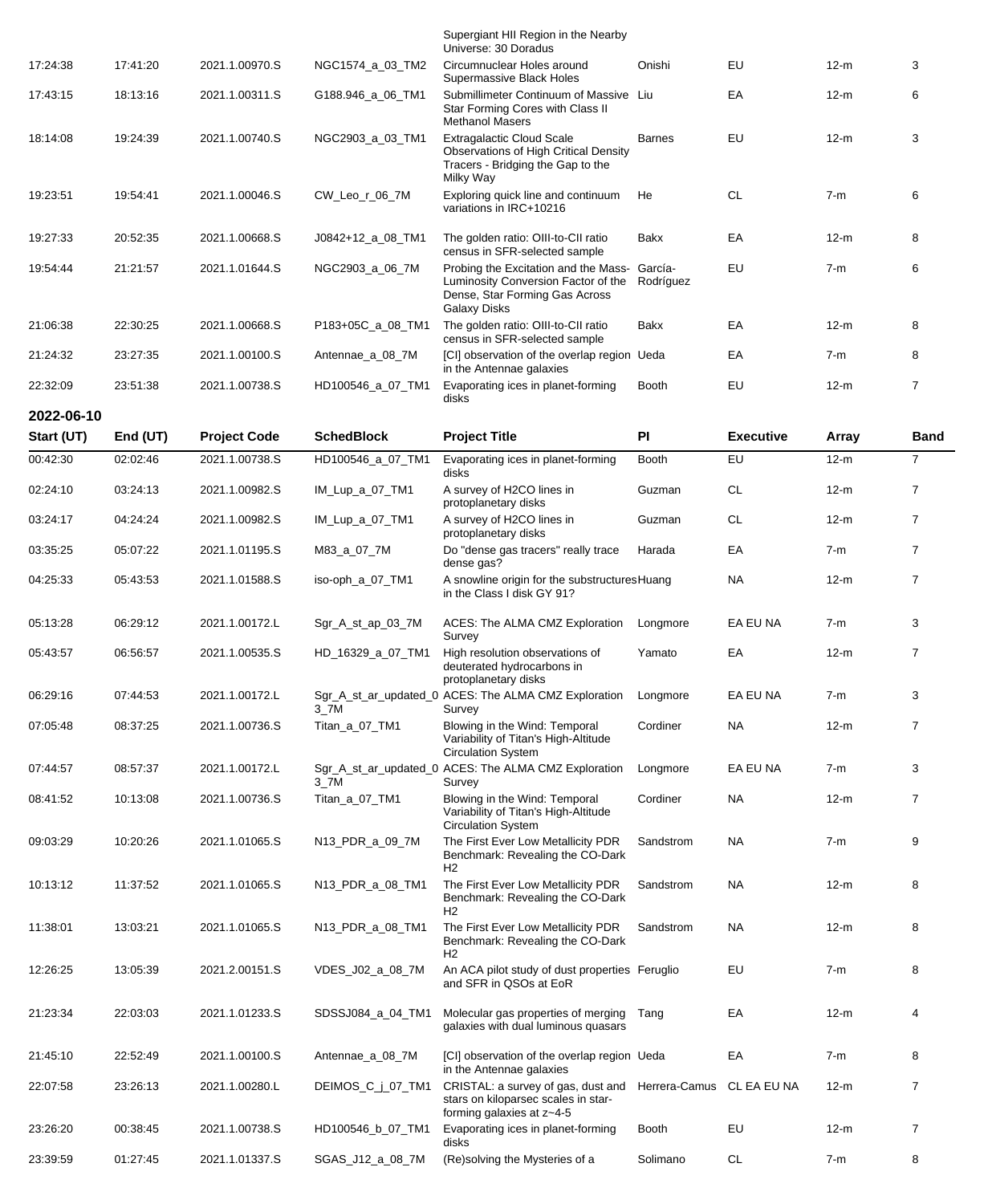## lensed dwarf-dwarf Galaxy Merger at z~3

|          |          |                |                 | ∠∼ບ                                                                                     |    |             |  |
|----------|----------|----------------|-----------------|-----------------------------------------------------------------------------------------|----|-------------|--|
| 23:46:03 | 00:54:51 | 2021.1.00591.S | ngc4321_d_08_TP | Cloud-scale neutral atomic carbon in Saito<br>the local star-forming galaxy NGC<br>4321 | EA | Total Power |  |

**2022-06-11**

| Start (UT) | End (UT) | <b>Project Code</b> | <b>SchedBlock</b>   | <b>Project Title</b>                                                                                                         | PI          | <b>Executive</b> | Array              | <b>Band</b>    |
|------------|----------|---------------------|---------------------|------------------------------------------------------------------------------------------------------------------------------|-------------|------------------|--------------------|----------------|
| 01:06:42   | 02:51:11 | 2021.1.00668.S      | J1342+09_a_08_TM1   | The golden ratio: OIII-to-CII ratio<br>census in SFR-selected sample                                                         | <b>Bakx</b> | EA               | $12-m$             | 8              |
| 01:06:45   | 02:15:22 | 2021.1.00591.S      | ngc4321_d_08_TP     | Cloud-scale neutral atomic carbon in Saito<br>the local star-forming galaxy NGC<br>4321                                      |             | EA               | <b>Total Power</b> | 8              |
| 01:39:05   | 03:13:57 | 2021.1.01195.S      | M83_a_07_7M         | Do "dense gas tracers" really trace<br>dense gas?                                                                            | Harada      | EA               | $7-m$              | 7              |
| 02:15:26   | 03:30:39 | 2021.2.00001.S      | flow22_a_06_TP      | The 'Missing Link': Gas Accretion<br>Flows in the Galactic Bar toward the<br>Central Molecular Zone                          | Ott         | <b>NA</b>        | <b>Total Power</b> | 6              |
| 02:51:15   | 04:35:13 | 2021.1.00668.S      | J1342+09_a_08_TM1   | The golden ratio: OIII-to-CII ratio<br>census in SFR-selected sample                                                         | Bakx        | EA               | $12-m$             | 8              |
| 03:30:43   | 04:47:33 | 2021.2.00001.S      | flow22_a_06_TP      | The 'Missing Link': Gas Accretion<br>Flows in the Galactic Bar toward the<br>Central Molecular Zone                          | Ott         | <b>NA</b>        | <b>Total Power</b> | 6              |
| 03:56:23   | 05:11:27 | 2021.1.00172.L      | $3$ <sub>-7</sub> M | Sgr_A_st_ar_updated_0 ACES: The ALMA CMZ Exploration<br>Survey                                                               | Longmore    | EA EU NA         | $7-m$              | 3              |
| 04:47:36   | 06:12:58 | 2021.2.00001.S      | flow14_a_06_TP      | The 'Missing Link': Gas Accretion<br>Flows in the Galactic Bar toward the<br>Central Molecular Zone                          | Ott         | <b>NA</b>        | <b>Total Power</b> | 6              |
| 04:49:23   | 06:07:54 | 2021.1.01588.S      | iso-oph_a_07_TM1    | A snowline origin for the substructures Huang<br>in the Class I disk GY 91?                                                  |             | NA               | $12-m$             | $\overline{7}$ |
| 05:11:31   | 06:26:42 | 2021.1.00172.L      | $3$ _7M             | Sgr_A_st_ar_updated_0 ACES: The ALMA CMZ Exploration<br>Survey                                                               | Longmore    | EA EU NA         | $7-m$              | 3              |
| 06:07:58   | 07:21:34 | 2021.1.00535.S      | HD_16329_a_07_TM1   | High resolution observations of<br>deuterated hydrocarbons in<br>protoplanetary disks                                        | Yamato      | EA               | $12-m$             | $\overline{7}$ |
| 06:13:01   | 07:27:10 | 2021.2.00001.S      | flow $02a$ 06 TP    | The 'Missing Link': Gas Accretion<br>Flows in the Galactic Bar toward the<br>Central Molecular Zone                          | Ott         | <b>NA</b>        | <b>Total Power</b> | 6              |
| 07:09:19   | 08:21:56 | 2021.1.00330.S      | NGC_6822_c_03_7M    | An unbiased census of giant<br>molecular clouds in the low-metal<br>dwarf galaxy NGC 6822                                    | Tosaki      | EA               | $7-m$              | 3              |
| 07:22:58   | 08:34:55 | 2021.1.00535.S      | HD_16329_a_07_TM1   | High resolution observations of<br>deuterated hydrocarbons in<br>protoplanetary disks                                        | Yamato      | EA               | $12-m$             | $\overline{7}$ |
| 07:27:40   | 08:49:19 | 2021.1.00273.S      | NGC_7027_a_06_TP    | AGB spiral-shell patterns in post-AGB Kim<br>sources                                                                         |             | EA               | <b>Total Power</b> | 6              |
| 08:34:59   | 08:52:17 | 2021.1.00353.S      | j2313_a_06_TM1      | Probing gas excitation variations in<br>lensed starbursts at cosmic noon via<br>sub-kpc imaging of [CI] and the CO<br>ladder | Harrington  | EU               | $12-m$             | 6              |
| 08:49:24   | 09:21:40 | 2021.1.00040.S      | 3C397_b_06_TP       | A Quest for the Progenitor System of Sano<br>Type la Supernova Remnant                                                       |             | EA               | <b>Total Power</b> | 6              |
| 08:52:21   | 09:20:40 | 2021.1.00105.S      | ngc253_b_07_TM1     | The parsec scale view of the starburst Harada<br>ISM through molecular diagnostics                                           |             | EA               | $12-m$             | 7              |
| 09:20:44   | 09:56:22 | 2021.1.00105.S      | ngc253_a_07_TM1     | The parsec scale view of the starburst Harada<br>ISM through molecular diagnostics                                           |             | EA               | $12-m$             | 7              |
| 09:53:35   | 10:50:52 | 2021.2.00091.S      | IC_1613_a_06_TP     | Mapping the Unique Dwarf Galaxies<br>in the Local Group (MUDGILG)                                                            | Imara       | <b>NA</b>        | <b>Total Power</b> | 6              |
| 09:56:26   | 11:24:04 | 2021.1.00668.S      | J0100+28_a_08_TM1   | The golden ratio: OIII-to-CII ratio<br>census in SFR-selected sample                                                         | Bakx        | EA               | $12-m$             | 8              |
| 10:13:37   | 12:16:50 | 2021.1.01065.S      | N13_PDR_a_08_7M     | The First Ever Low Metallicity PDR<br>Benchmark: Revealing the CO-Dark<br>H <sub>2</sub>                                     | Sandstrom   | <b>NA</b>        | $7-m$              | 8              |
| 10:53:12   | 12:01:54 | 2021.2.00049.S      | ngc1068_c_03_TP     | Completing 2.6-mm and 1.3-mm<br>spectral scans toward the prototypical<br>Seyfert galaxy NGC 1068                            | Saito       | EA               | <b>Total Power</b> | 3              |
| 11:25:00   | 12:52:17 | 2021.1.00668.S      | J0100+28_a_08_TM1   | The golden ratio: OIII-to-CII ratio<br>census in SFR-selected sample                                                         | <b>Bakx</b> | EA               | $12-m$             | 8              |
| 12:27:14   | 13:49:19 | 2021.2.00079.S      | NGC1326_a_07_TP     | Complete Molecular Gas Coverage in Levy<br>Nearby Low-Luminosity AGN                                                         |             | <b>NA</b>        | <b>Total Power</b> | $\overline{7}$ |
| 13:13:55   | 14:41:04 | 2021.1.00668.S      | J0100+28_a_08_TM1   | The golden ratio: OIII-to-CII ratio<br>census in SFR-selected sample                                                         | Bakx        | EA               | $12-m$             | 8              |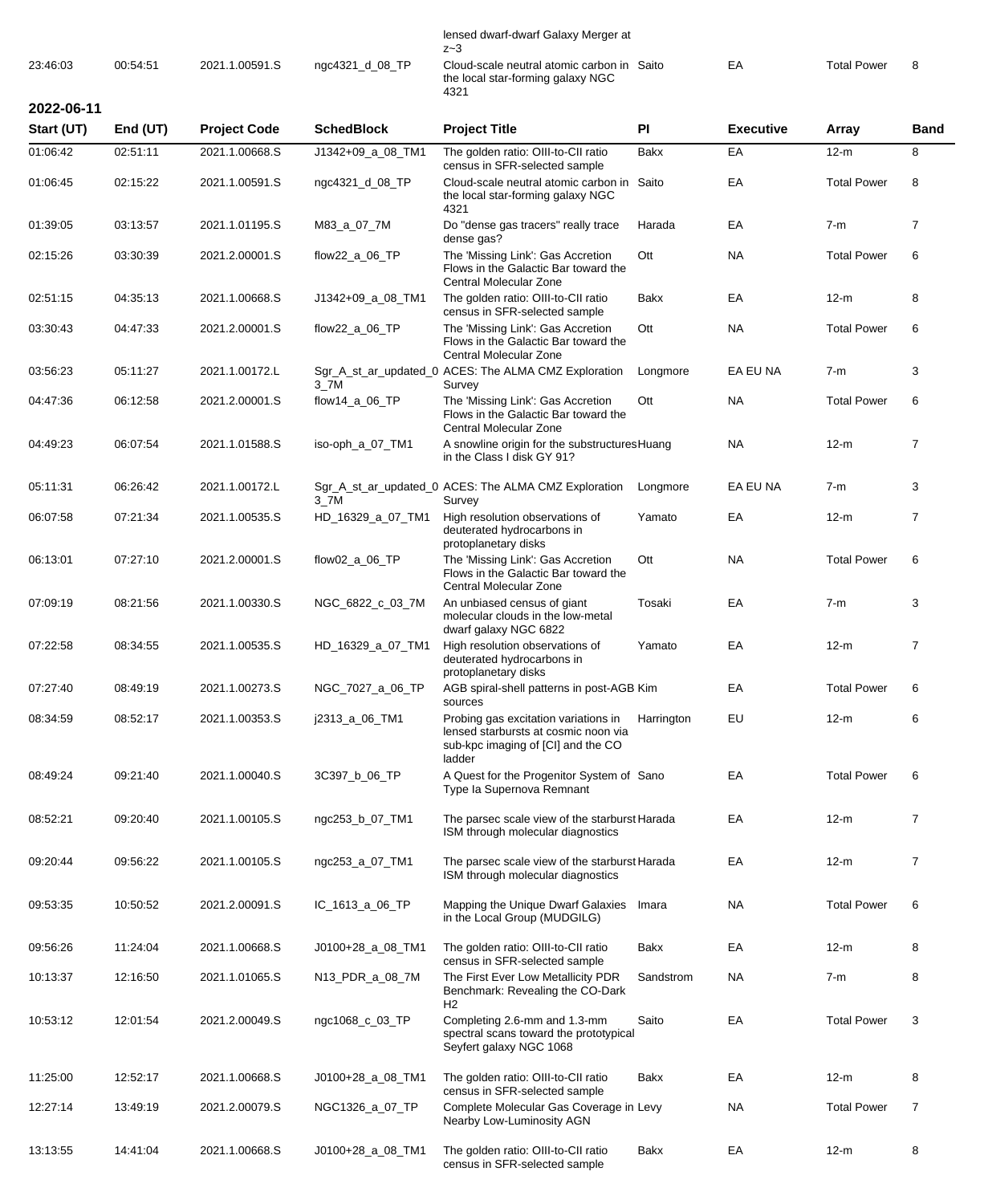| 13:49:23 | 14:53:51 | 2019.2.00044.S | 30_Dorad_b_06_TP  | ACA Mapping of the Largest<br>Supergiant HII Region in the Nearby<br>Universe: 30 Doradus | <b>Bolatto</b> | <b>NA</b> | <b>Total Power</b> | 6 |
|----------|----------|----------------|-------------------|-------------------------------------------------------------------------------------------|----------------|-----------|--------------------|---|
| 14:49:07 | 16:16:50 | 2019.1.00847.S | 04016+26 a 07 TM1 | A Complete Survey of Protostellar<br>Disk Gas and Dust Structure in<br>Taurus             | Sheehan        | <b>NA</b> | $12-m$             |   |
| 15:12:04 | 16:17:40 | 2019.2.00044.S | 30_Dorad_b_06_TP  | ACA Mapping of the Largest<br>Supergiant HII Region in the Nearby<br>Universe: 30 Doradus | <b>Bolatto</b> | <b>NA</b> | <b>Total Power</b> | 6 |
| 15:20:47 | 16:38:26 | 2021.1.00367.S | 30 Dorad h 06 7M  | ACA Mapping of the Largest<br>Supergiant HII Region in the Nearby<br>Universe: 30 Doradus | <b>Bolatto</b> | <b>NA</b> | $7-m$              | 6 |
| 16:20:03 | 17:09:48 | 2019.2.00044.S | 30 Dorad b 06 TP  | ACA Mapping of the Largest<br>Supergiant HII Region in the Nearby<br>Universe: 30 Doradus | <b>Bolatto</b> | <b>NA</b> | <b>Total Power</b> | 6 |
| 16:36:01 | 16:58:30 | 2021.1.01676.S | ALESS122 a 05 TM1 | A CO census of high-redshift<br>submillimetre galaxies in ECDFS                           | Thomson        | EU        | $12-m$             | 5 |
| 23:20:43 | 00:36:47 | 2021.1.01616.L | NGC4848_a_06_7M   | ALMA JELLY - Survey of Nearby<br>Jellyfish and Ram Pressure Stripped<br>Galaxies          | Jachym         | EA EU NA  | $7-m$              | 6 |
| 23:22:16 | 00:30:44 | 2021.1.00607.S | G231.3+7_b_03_TM1 | The dense gas star-formation law in<br>dusty star-forming galaxies at z~2-4               | Canameras      | EU        | $12-m$             | 3 |

| 2022-06-12 |          |                     |                    |                                                                                                       |           |                  |                    |                |
|------------|----------|---------------------|--------------------|-------------------------------------------------------------------------------------------------------|-----------|------------------|--------------------|----------------|
| Start (UT) | End (UT) | <b>Project Code</b> | <b>SchedBlock</b>  | <b>Project Title</b>                                                                                  | PI        | <b>Executive</b> | Array              | <b>Band</b>    |
| 01:55:28   | 03:26:10 | 2021.1.01195.S      | M83_a_07_7M        | Do "dense gas tracers" really trace<br>dense gas?                                                     | Harada    | EA               | $7-m$              | $\overline{7}$ |
| 03:31:57   | 05:03:25 | 2021.1.01195.S      | M83_a_07_7M        | Do "dense gas tracers" really trace<br>dense gas?                                                     | Harada    | EA               | $7-m$              | $\overline{7}$ |
| 03:32:43   | 04:55:04 | 2021.1.00799.S      | NGC6334I_a_07_TM1  | Characterizing the Decline of Massive Brogan<br><b>Protostellar Outbursts</b>                         |           | <b>NA</b>        | $12-m$             | 7              |
| 03:41:53   | 04:54:37 | 2021.2.00001.S      | flow02_a_06_TP     | The 'Missing Link': Gas Accretion<br>Flows in the Galactic Bar toward the<br>Central Molecular Zone   | Ott       | <b>NA</b>        | <b>Total Power</b> | 6              |
| 04:54:40   | 06:22:41 | 2021.2.00001.S      | flow $13 a 06$     | The 'Missing Link': Gas Accretion<br>Flows in the Galactic Bar toward the<br>Central Molecular Zone   | Ott       | <b>NA</b>        | <b>Total Power</b> | 6              |
| 04:55:07   | 06:20:02 | 2021.1.01417.S      | HCN-0.00_a_07_TM1  | Molecular gas streams around the<br>intermediate-mass black hole<br>candidates in the Galactic center | Takekawa  | EA               | $12-m$             | $\overline{7}$ |
| 05:10:41   | 06:27:16 | 2021.1.00172.L      | $Sgr_A_st_x_03_7M$ | ACES: The ALMA CMZ Exploration<br>Survey                                                              | Longmore  | EA EU NA         | $7-m$              | 3              |
| 06:20:05   | 06:53:53 | 2021.1.01150.S      | 3C_403_a_06_TM1    | AGN-galaxy interplay through<br>multiphase outflows and feedback                                      | Rojas     | <b>CL</b>        | $12-m$             | 6              |
| 06:22:44   | 07:35:58 | 2021.2.00001.S      | flow13_a_06_TP     | The 'Missing Link': Gas Accretion<br>Flows in the Galactic Bar toward the<br>Central Molecular Zone   | Ott       | <b>NA</b>        | <b>Total Power</b> | 6              |
| 06:27:20   | 07:41:25 | 2021.1.00172.L      | Sgr_A_st_g_03_7M   | ACES: The ALMA CMZ Exploration<br>Survey                                                              | Longmore  | EA EU NA         | $7-m$              | 3              |
| 07:11:42   | 07:59:10 | 2021.1.00306.S      | IRAS_195_a_05_TM1  | Testing the SFE bimodality:<br>measuring the CO-to-H2 conversion<br>factor in ULIRGs using 13CO       | Lamperti  | EU               | $12-m$             | 5              |
| 07:36:02   | 08:47:29 | 2021.2.00001.S      | flow13_a_06_TP     | The 'Missing Link': Gas Accretion<br>Flows in the Galactic Bar toward the<br>Central Molecular Zone   | Ott       | <b>NA</b>        | <b>Total Power</b> | 6              |
| 07:41:28   | 08:53:04 | 2021.1.00172.L      | $Sgr_A_st_g_03_7M$ | ACES: The ALMA CMZ Exploration<br>Survey                                                              | Longmore  | EA EU NA         | $7-m$              | 3              |
| 07:59:13   | 08:46:52 | 2021.1.00306.S      | IRAS_195_a_05_TM1  | Testing the SFE bimodality:<br>measuring the CO-to-H2 conversion<br>factor in ULIRGs using 13CO       | Lamperti  | EU               | $12-m$             | 5              |
| 08:47:40   | 09:33:00 | 2021.1.00306.S      | IRAS_F22_a_05_TM1  | Testing the SFE bimodality:<br>measuring the CO-to-H2 conversion<br>factor in ULIRGs using 13CO       | Lamperti  | EU               | $12-m$             | 5              |
| 08:48:03   | 09:46:42 | 2021.2.00091.S      | NGC_6822_a_06_TP   | Mapping the Unique Dwarf Galaxies<br>in the Local Group (MUDGILG)                                     | Imara     | NA               | <b>Total Power</b> | 6              |
| 09:41:46   | 10:27:50 | 2021.1.00306.S      | IRAS_F22_a_05_TM1  | Testing the SFE bimodality:<br>measuring the CO-to-H2 conversion<br>factor in ULIRGs using 13CO       | Lamperti  | EU               | $12-m$             | 5              |
| 09:46:27   | 11:45:51 | 2021.1.01065.S      | N13_PDR_a_09_7M    | The First Ever Low Metallicity PDR<br>Benchmark: Revealing the CO-Dark<br>H2                          | Sandstrom | <b>NA</b>        | $7-m$              | 9              |
| 09:46:45   | 10:44:44 | 2021.2.00091.S      | NGC_6822_a_06_TP   | Mapping the Unique Dwarf                                                                              | Imara     | <b>NA</b>        | <b>Total Power</b> | 6              |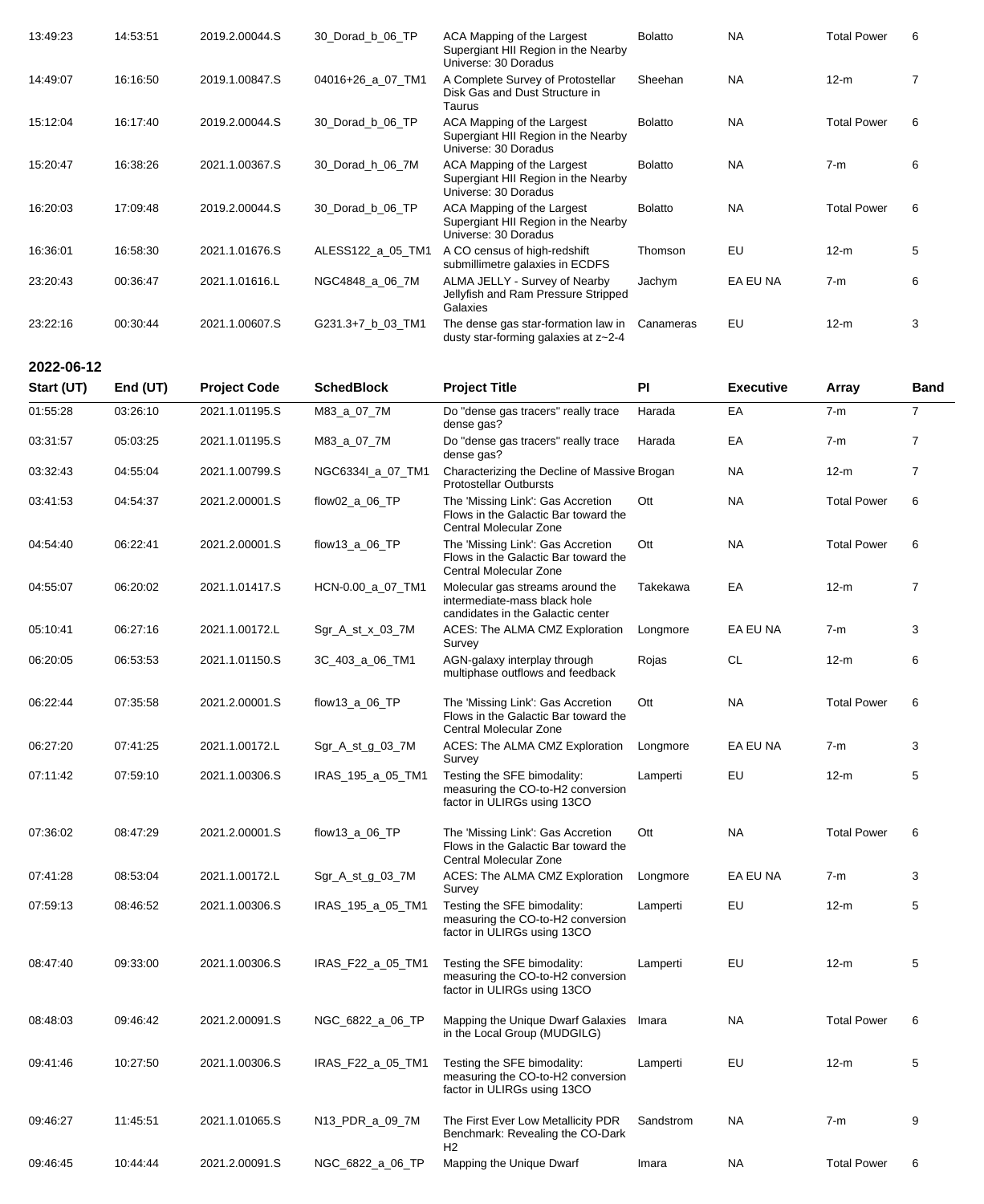| Start (UT) | End (UT) | <b>Project Code</b> | <b>SchedBlock</b> | <b>Project Title</b>                                                                                                               | <b>PI</b>      | <b>Executive</b> | <b>Array</b>       | <b>Band</b> |
|------------|----------|---------------------|-------------------|------------------------------------------------------------------------------------------------------------------------------------|----------------|------------------|--------------------|-------------|
| 2022-06-13 |          |                     |                   | Galaxies                                                                                                                           |                |                  |                    |             |
| 23:45:19   | 01:02:22 | 2021.1.01616.L      | NGC4848_a_06_7M   | ALMA JELLY - Survey of Nearby<br>Jellyfish and Ram Pressure Stripped                                                               | Jachym         | EA EU NA         | $7-m$              | 6           |
| 23:36:52   | 00:56:09 | 2021.1.00879.S      | Elias 2- a 07_TM2 | Detecting the Circumplanetary Disk<br>around the Elias 24 Planet                                                                   | Perez          | <b>CL</b>        | $12-m$             | 7           |
| 23:30:11   | 00:43:09 | 2021.1.00591.S      | ngc4321_e_08_TP   | Cloud-scale neutral atomic carbon in Saito<br>the local star-forming galaxy NGC<br>4321                                            |                | EA               | <b>Total Power</b> | 8           |
| 22:14:42   | 23:23:08 | 2021.1.00607.S      | G231.3+7_b_03_TM1 | The dense gas star-formation law in<br>dusty star-forming galaxies at z~2-4                                                        | Canameras      | EU               | $12-m$             | 3           |
| 22:11:29   | 23:27:41 | 2021.1.00740.S      | NGC2903_a_03_TP   | <b>Extragalactic Cloud Scale</b><br><b>Observations of High Critical Density</b><br>Tracers - Bridging the Gap to the<br>Milky Way | <b>Barnes</b>  | EU               | <b>Total Power</b> | 3           |
| 22:10:25   | 23:42:37 | 2021.1.01195.S      | M83_a_07_7M       | Do "dense gas tracers" really trace<br>dense gas?                                                                                  | Harada         | EA               | $7-m$              | 7           |
| 20:57:17   | 22:07:11 | 2021.1.00740.S      | NGC2903_a_03_TP   | <b>Extragalactic Cloud Scale</b><br>Observations of High Critical Density<br>Tracers - Bridging the Gap to the<br>Milky Way        | <b>Barnes</b>  | EU               | <b>Total Power</b> | 3           |
| 20:54:18   | 21:58:09 | 2021.1.01467.S      |                   | COSMOSVL_b_03_TM1 Illuminating the dark side of star<br>formation at $z > 3$                                                       | Talia          | EU               | $12-m$             | 3           |
| 20:27:06   | 22:07:19 | 2021.1.00100.S      | Antennae_a_08_7M  | [CI] observation of the overlap region Ueda<br>in the Antennae galaxies                                                            |                | EA               | $7-m$              | 8           |
| 19:52:51   | 20:57:13 | 2019.2.00044.S      | 30_Dorad_b_06_TP  | ACA Mapping of the Largest<br>Supergiant HII Region in the Nearby<br>Universe: 30 Doradus                                          | <b>Bolatto</b> | <b>NA</b>        | <b>Total Power</b> | 6           |
| 19:50:14   | 20:54:14 | 2021.1.01467.S      |                   | COSMOSVL_b_03_TM1 Illuminating the dark side of star<br>formation at $z > 3$                                                       | Talia          | EU               | $12-m$             | 3           |
| 18:29:16   | 19:04:12 | 2021.1.00407.S      |                   | RXCJ0949_d_03_TM1 Lifting the shroud on two IRAC-dark Bauer<br>dusty star-forming galaxies                                         |                | <b>CL</b>        | $12-m$             |             |
| 17:33:32   | 18:38:54 | 2019.2.00044.S      | 30_Dorad_b_06_TP  | ACA Mapping of the Largest<br>Supergiant HII Region in the Nearby<br>Universe: 30 Doradus                                          | <b>Bolatto</b> | NA.              | <b>Total Power</b> | 6           |
| 17:30:50   | 18:51:35 | 2021.1.00367.S      | 30_Dorad_k_06_7M  | galaxies<br>ACA Mapping of the Largest<br>Supergiant HII Region in the Nearby<br>Universe: 30 Doradus                              | <b>Bolatto</b> | NA.              | $7-m$              | 6           |
| 17:22:16   | 17:49:29 | 2021.1.01500.S      | cdfs_328_a_03_TM1 | Unravelling the pathways of AGN-<br>driven quenching in high-redshift                                                              | Rosario        | EU               | $12-m$             | 3           |
| 16:27:10   | 17:32:55 | 2019.2.00044.S      | 30_Dorad_b_06_TP  | ACA Mapping of the Largest<br>Supergiant HII Region in the Nearby<br>Universe: 30 Doradus                                          | <b>Bolatto</b> | <b>NA</b>        | <b>Total Power</b> | 6           |
| 16:12:34   | 17:21:20 | 2021.1.00024.S      | cdfs27_a_03_TM1   | A Legacy Survey of SMGs in the<br>CDF-S                                                                                            | Bauer          | CL               | $12-m$             | 3           |
| 15:10:28   | 17:05:57 | 2019.2.00078.S      | G208N2_a_07_7M    | submillimetre galaxies in ECDFS<br>Ortho-H2D+ in the cores close to the Hirano<br>onset of star formation                          |                | EA               | $7-m$              | 7           |
| 15:06:09   | 15:58:46 | 2021.1.01676.S      | ALESS067_a_05_TM1 | Universe: 30 Doradus<br>A CO census of high-redshift                                                                               | Thomson        | EU               | $12-m$             | 5           |
| 15:03:29   | 16:08:47 | 2019.2.00044.S      | 30 Dorad b 06 TP  | Nearby Low-Luminosity AGN<br>ACA Mapping of the Largest<br>Supergiant HII Region in the Nearby                                     | <b>Bolatto</b> | NA.              | <b>Total Power</b> | 6           |
| 13:39:54   | 15:02:07 | 2021.2.00079.S      | NGC1326_a_07_TP   | Mapping Extragalactic 'Central<br>Molecular Zones'<br>Complete Molecular Gas Coverage in Levy                                      |                | <b>NA</b>        | <b>Total Power</b> | 7           |
| 13:35:12   | 15:03:51 | 2019.1.01718.S      | NGC1300_a_07_TM1  | PHANGS-CMZs: Uncovering the<br>Lifecycle of Galactic Nuclei by                                                                     | Chevance       | EU               | $12-m$             | 7           |
| 11:59:17   | 13:15:37 | 2021.2.00049.S      | ngc1068_a_03_TP   | Completing 2.6-mm and 1.3-mm<br>spectral scans toward the prototypical<br>Seyfert galaxy NGC 1068                                  | Saito          | EA               | <b>Total Power</b> | 3           |
| 11:49:24   | 13:14:04 | 2019.1.01718.S      | NGC1300_a_07_TM1  | PHANGS-CMZs: Uncovering the<br>Lifecycle of Galactic Nuclei by<br>Mapping Extragalactic 'Central<br>Molecular Zones'               | Chevance       | EU               | $12-m$             | 7           |
| 10:44:48   | 11:59:14 | 2021.2.00019.S      | SPT2349-_a_03_TP  | Large-scale starburst activity in the<br>Early Universe: Locating the fuel for<br>star formation                                   | Man            | NA.              | <b>Total Power</b> | 3           |
| 10:27:54   | 11:49:21 | 2021.1.01065.S      | N13_PDR_a_07_TM1  | The First Ever Low Metallicity PDR<br>Benchmark: Revealing the CO-Dark<br>H <sub>2</sub>                                           | Sandstrom      | NA.              | $12-m$             | 7           |
|            |          |                     |                   | Galaxies in the Local Group<br>(MUDGILG)                                                                                           |                |                  |                    |             |